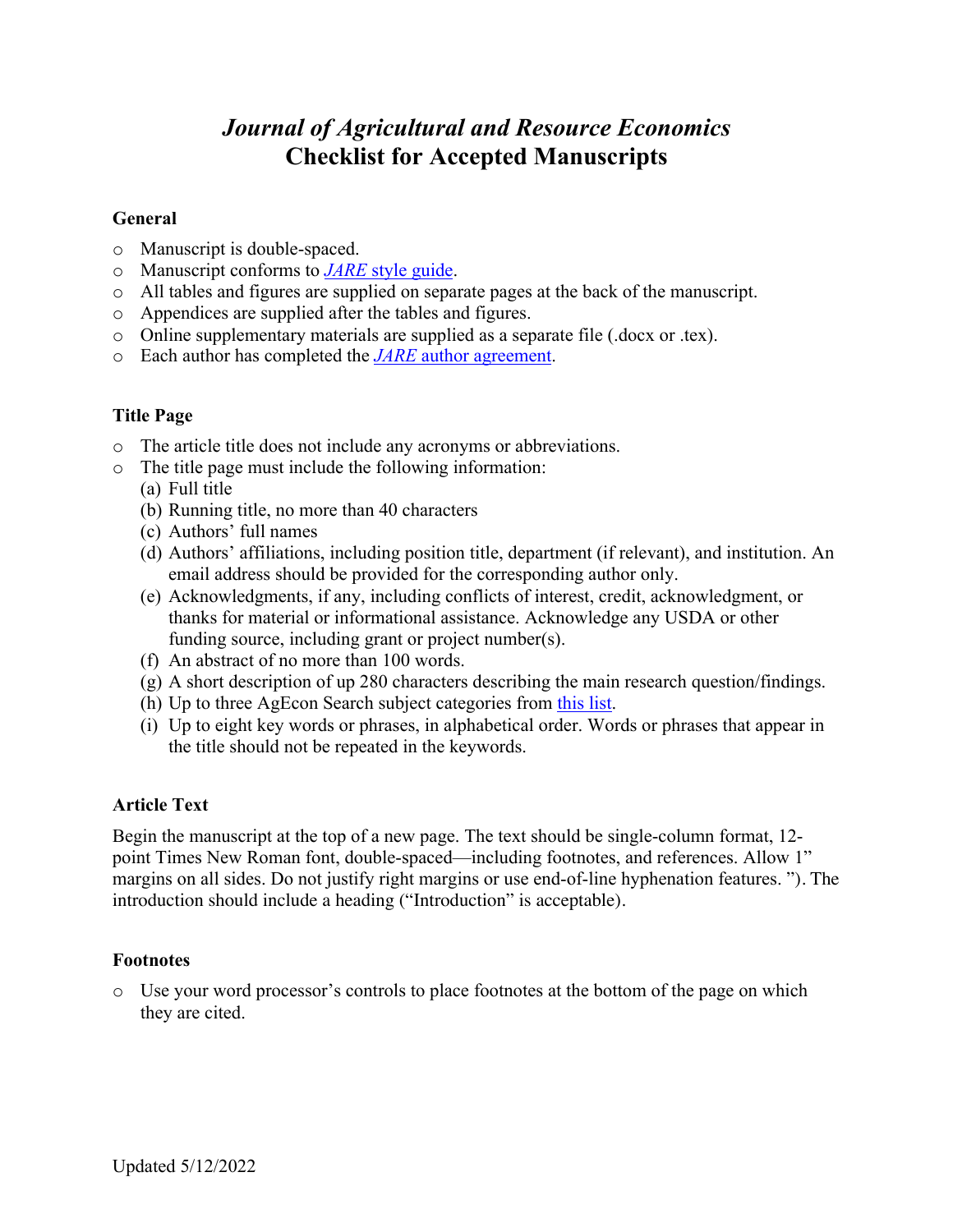# **Equations and Math Notation**

- o Display all but very short mathematical expressions centered and on a separate line.
- $\circ$  Label all display equations on the left margin with consecutive Arabic numerals in parentheses.
- o Equations referenced in the text must be labeled and the equation number enclosed in parentheses (e.g., "equation (5)," "equilibrium (2)"). Do not capitalize "equation."
- o Under no circumstances should equations use "Symbol" font. These will need to be rewritten by the authors.
- o Math notation follows *JARE* style guidelines.
- o All vectors and matrices have been formatted in boldface or otherwise indicated clearly in the native file.
- o All variable names are italicized throughout the manuscript (equations, text, tables, figures, and footnotes).

# **References and Citations**

- o Papers submitted using LaTeX *must* include a .bib file or equivalent and use the \cite{} command.
- o All citations in the text must be included in the references, and all references must be mentioned in the text.
- o Citations in text use "et al." only with four or more authors.
- o Citations in text give year of reference in all cases.
- o Parenthetical citations should use the author(s) name, followed by a comma and the year of publication (Johnson, 1992). Separate multiple parenthetical citations using semicolons (e.g., Johnson, 1992; Bekkerman, 2003).
- $\circ$  When listing two or more citations parenthetically in the text, list chronologically first, then alphabetically if necessary (e.g., "Jones and Perkins, 1996; Kader, 2001; Smith, 2001").
- o When one author or set of authors has more than one publication in a year, use "a," "b," "c," etc. to distinguish (e.g., "USDA, 2017a," "USDA, 2017b", "USDA, 2017a,b," "Johnson, 1996b").
- $\circ$  Quotations must appear exactly as written in the original published work (misspellings in the original work must be included as written and followed by "[sic]").
- o References use authors' initials rather than full names.
- $\circ$  When page numbering is not continuous throughout the volume of a serial publication (e.g., journals), issue numbers are always given along with page numbers. Otherwise, issue numbers may be included at the authors' option, though they are preferred by the journal.
- o All "in press" or "forthcoming" references have been updated. Authors are responsible for verification of all references. Citation to a working paper is acceptable only if it includes the information required to publicly access it.
- o Inclusive page numbers for each reference have been given.
- o The reference list has been ordered alphabetically (not chronologically) by authors' last names. Citations with identical authors are listed chronologically.
- o Where available, DOIs (digital object identifiers) must be included in the reference list.
- o Where a web address is given and does *not* refer to a pdf, a date of access is necessary.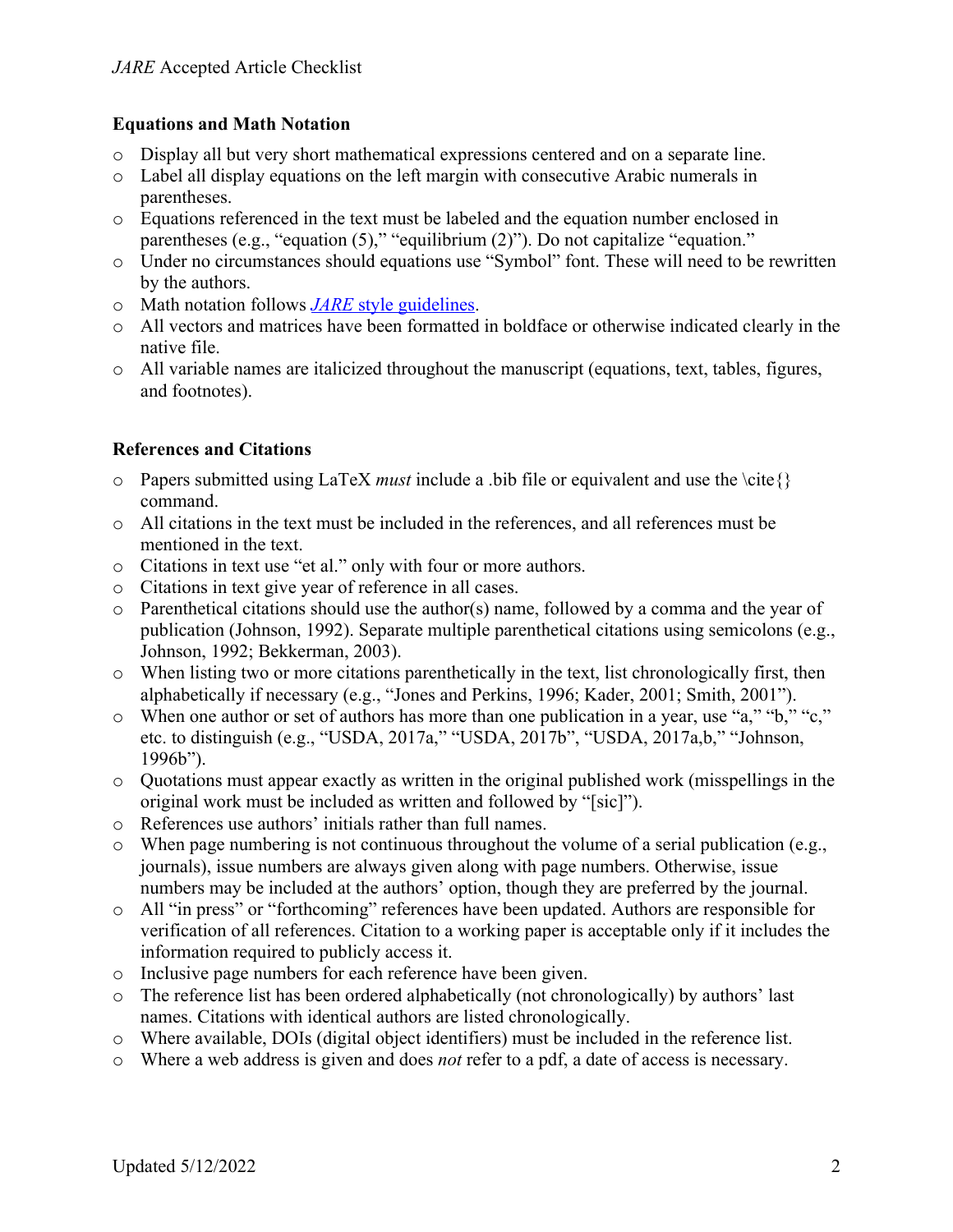# **Tables and Figures**

- o Present each table and figure on its own separate page, after the references.
- o Each table and figure must be referred to somewhere in the text, in the proper sequence.
- o Tables and figures should be "free standing." That is, there are sufficient notes and labels to allow readers to understand the information in the table with minimal need to reference the text.

# **Tables**

- o Tables should never be included as an image file.
- o Each table has a title, and all table columns have a heading.
- o Each table must be consistent in the number of decimal places used.
- o All headings are separated by a horizontal rule from tabular material. No vertical rules in tables.
- o General explanatory notes: Use the heading "*Notes*:" and continue on the same line with the first word of the note, in paragraph form. The note paragraph may define the use of asterisks (e.g., \*, \*\* and \*\*\* for 10%, 5% and 1% significance levels, respectively) or parentheses (e.g., for standard deviations).
- o Table footnotes: Use lowercase English letters to attach footnotes to specific items within the table. Place the footnotes below the table notes.
- o In addition to the tables in the document, tables should be supplied as a separate spreadsheet (one table per sheet) in an Excel workbook. Present only the data that should be formatted for print.
- o In LaTeX documents, embed tables where they are cited or place them after the references.

# **Figures**

- o Each figure has a title.
- o Unless otherwise requested, color figures will be printed in greyscale. Figures should be readily interpreted when printed in black and white. Figures can be printed in color for a nominal charge. Please correspond with the Publications Editor for more information.
- o All text within the image must be Times New Roman, not bold or italic. Axis titles are 12 point font, sentence case. Axis labels are 10-point font, lowercase. Legends are either 10- or 12-point font, whichever works better. Figure background should be white, and the figure should not have a border.
- o In addition to the figures embedded in the document, figures should be supplied as highquality image files (.png, .pdf, or .jpg).
- o Individually submitted figures should be no more than 5 inches wide.
- o Do not place figure title or caption within the figure image.
- o General explanatory notes: Use the heading "*Notes*:" and continue on the same line with the first word of the note, in paragraph form.
- o Sources: If it is necessary to cite a source for a figure, use the heading "*Source*:" and continue on the same line with the first word of the note. It is not necessary to cite "authors' calculations" (or similar) as a source.